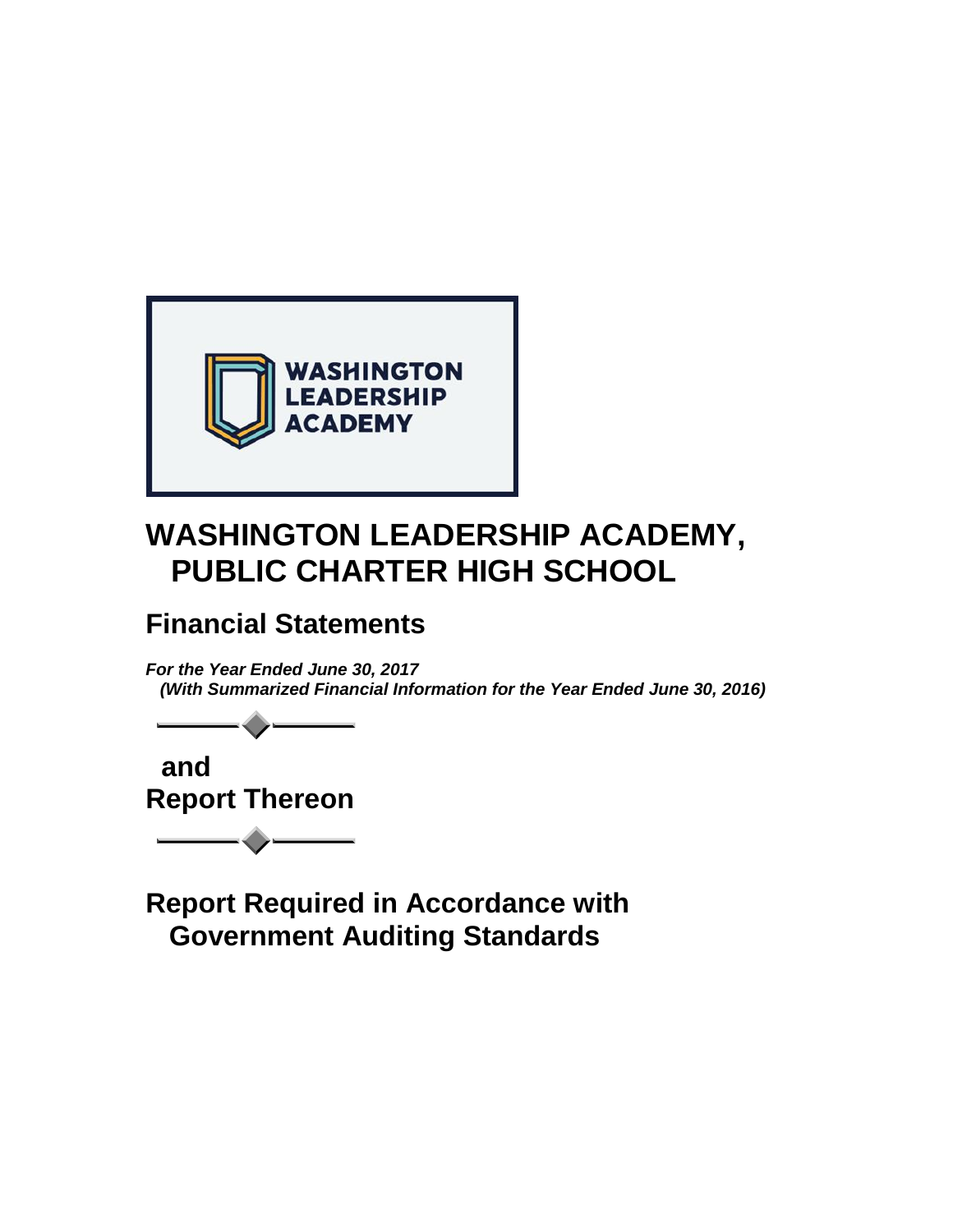## **TABLE OF CONTENTS For the Year Ended June 30, 2017**

 $\frac{1}{2}$  , and the set of the set of the set of the set of the set of the set of the set of the set of the set of the set of the set of the set of the set of the set of the set of the set of the set of the set of the set

|                                                                                                                                      | Page |
|--------------------------------------------------------------------------------------------------------------------------------------|------|
|                                                                                                                                      |      |
| <b>Financial Statements</b>                                                                                                          |      |
|                                                                                                                                      |      |
|                                                                                                                                      |      |
|                                                                                                                                      |      |
|                                                                                                                                      |      |
|                                                                                                                                      |      |
| Report on Internal Control Over Financial Reporting and on Compliance<br>and Other Matters Based on an Audit of Financial Statements |      |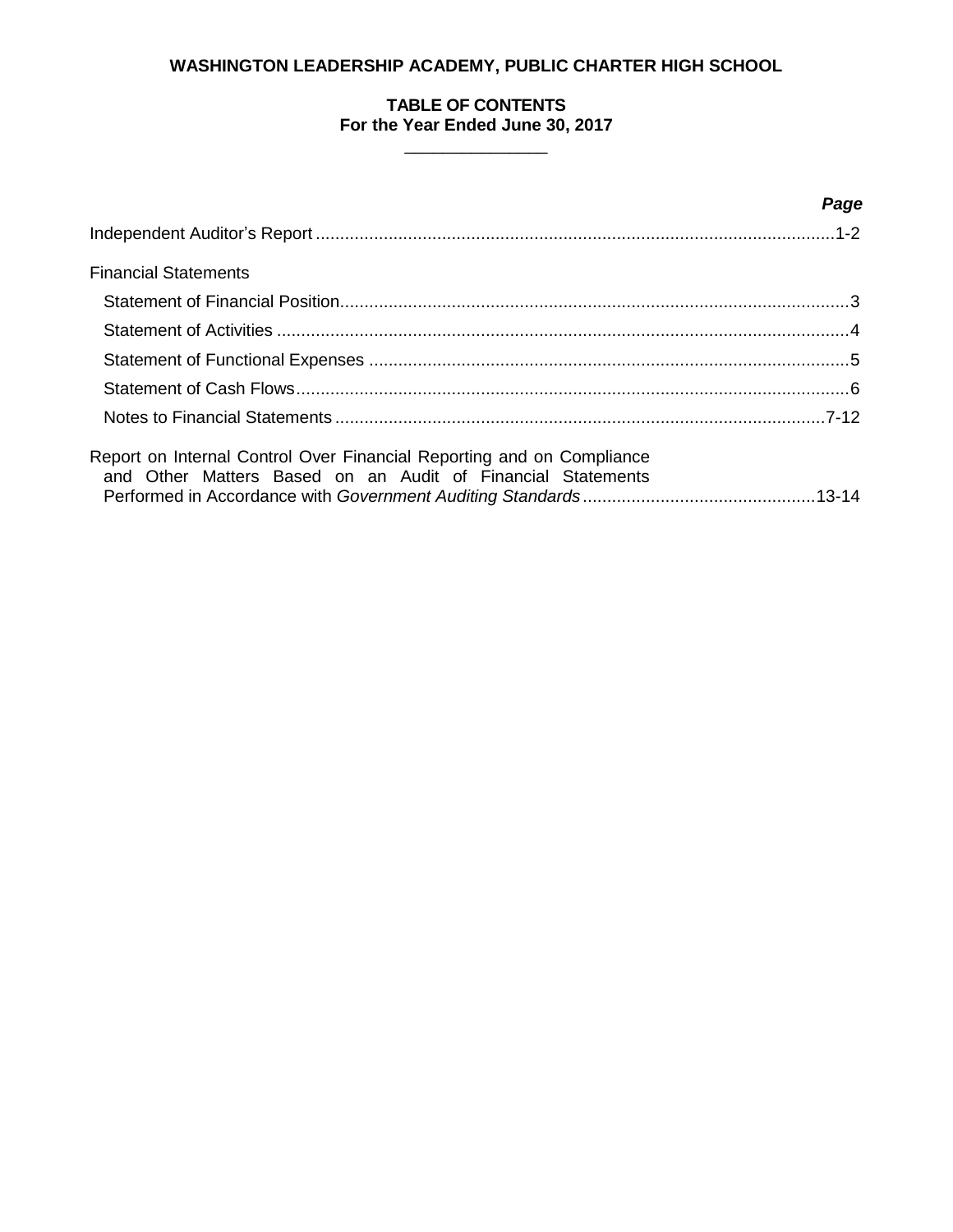## **INDEPENDENT AUDITOR'S REPORT**

To the Board of Directors of Washington Leadership Academy, Public Charter High School

We have audited the accompanying financial statements of Washington Leadership Academy, Public Charter High School (WLA), which comprise the statement of financial position as of June 30, 2017, and the related statements of activities, functional expenses, and cash flows for the year then ended, and the related notes to the financial statements.

## **Management's Responsibility for the Financial Statements**

Management is responsible for the preparation and fair presentation of these financial statements in accordance with accounting principles generally accepted in the United States of America; this includes the design, implementation, and maintenance of internal control relevant to the preparation and fair presentation of financial statements that are free from material misstatement, whether due to fraud or error.

## **Auditor's Responsibility**

Our responsibility is to express an opinion on these financial statements based on our audit. We conducted our audit in accordance with auditing standards generally accepted in the United States of America and the standards applicable to financial audits contained in *Government Auditing Standards*, issued by the Comptroller General of the United States. Those standards require that we plan and perform the audit to obtain reasonable assurance about whether the financial statements are free from material misstatement.

An audit involves performing procedures to obtain audit evidence about the amounts and disclosures in the financial statements. The procedures selected depend on the auditor's judgment, including the assessment of the risks of material misstatement of the financial statements, whether due to fraud or error. In making those risk assessments, the auditor considers internal control relevant to the entity's preparation and fair presentation of the financial statements in order to design audit procedures that are appropriate in the circumstances, but not for the purpose of expressing an opinion on the effectiveness of the entity's internal control. Accordingly, we express no such opinion. An audit also includes evaluating the appropriateness of accounting policies used and the reasonableness of significant accounting estimates made by management, as well as evaluating the overall presentation of the financial statements.

We believe that the audit evidence we have obtained is sufficient and appropriate to provide a basis for our audit opinion.

## **Opinion**

In our opinion, the financial statements referred to above present fairly, in all material respects, the financial position of Washington Leadership Academy, Public Charter High School as of June 30, 2017, and the changes in its net assets and its cash flows for the year then ended in accordance with accounting principles generally accepted in the United States of America.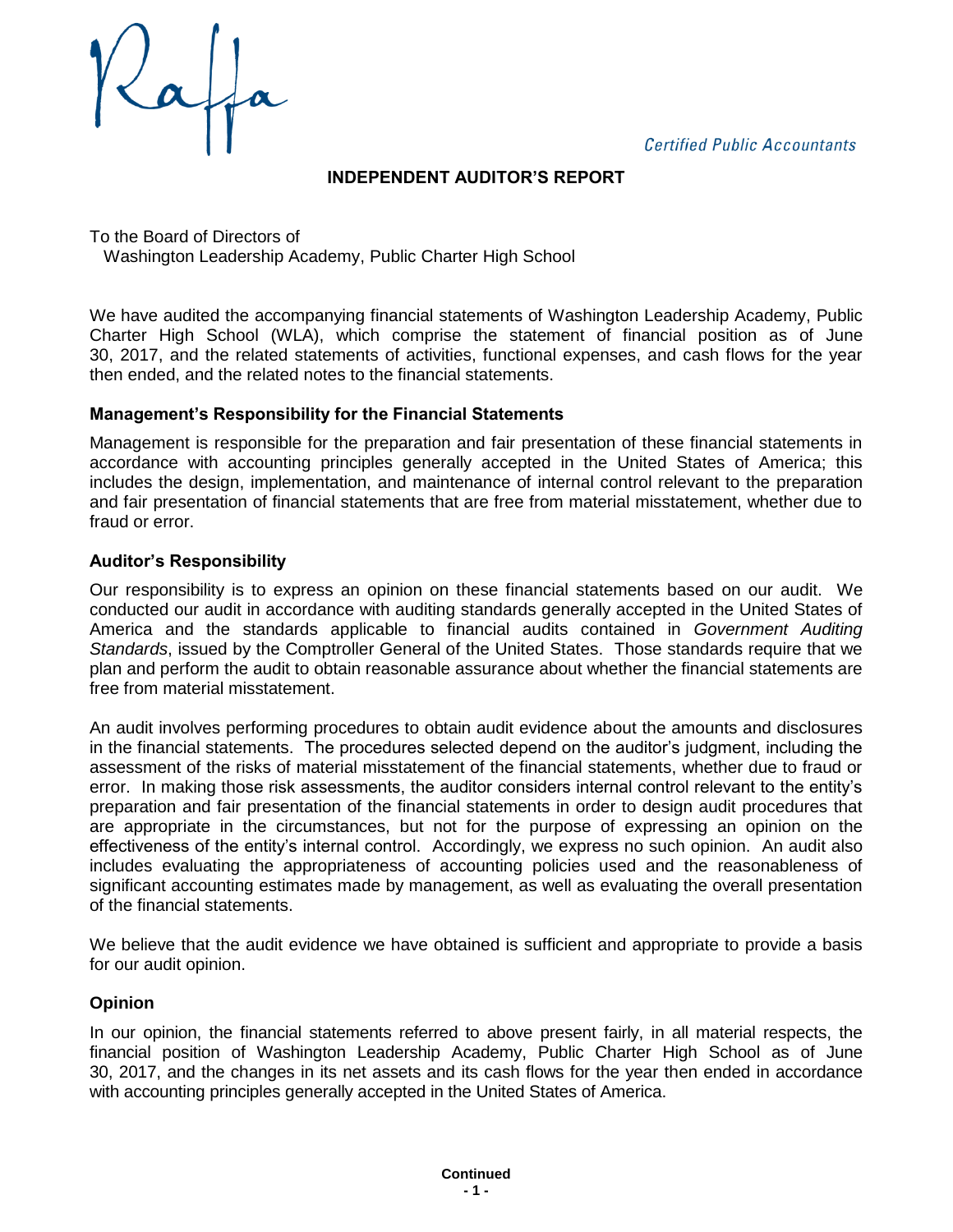## **Other Matters**

## *Report on Summarized Comparative Information*

The financial statements of WLA as of June 30, 2016, were audited by other auditors whose report dated May 12, 2017, expressed an unmodified opinion on those statements. In our opinion, the summarized comparative information presented herein as of and for the year ended June 30, 2016, is consistent, in all material respects, with the audited financial statements from which it has been derived.

## **Other Reporting Required by** *Government Auditing Standards*

In accordance with *Government Auditing Standards*, we have also issued our report dated November 27, 2017, on our consideration of WLA's internal control over financial reporting and on our tests of its compliance with certain provisions of laws, regulations, contracts, and grant agreements and other matters. The purpose of that report is to describe the scope of our testing of internal control over financial reporting and compliance and the results of that testing, and not to provide an opinion on internal control over financial reporting or on compliance. That report is an integral part of an audit performed in accordance with *Government Auditing Standards* in considering WLA's internal control over financial reporting and compliance.

Raffa, P.C.

## **Raffa, P.C.**

Washington, D.C. November 27, 2017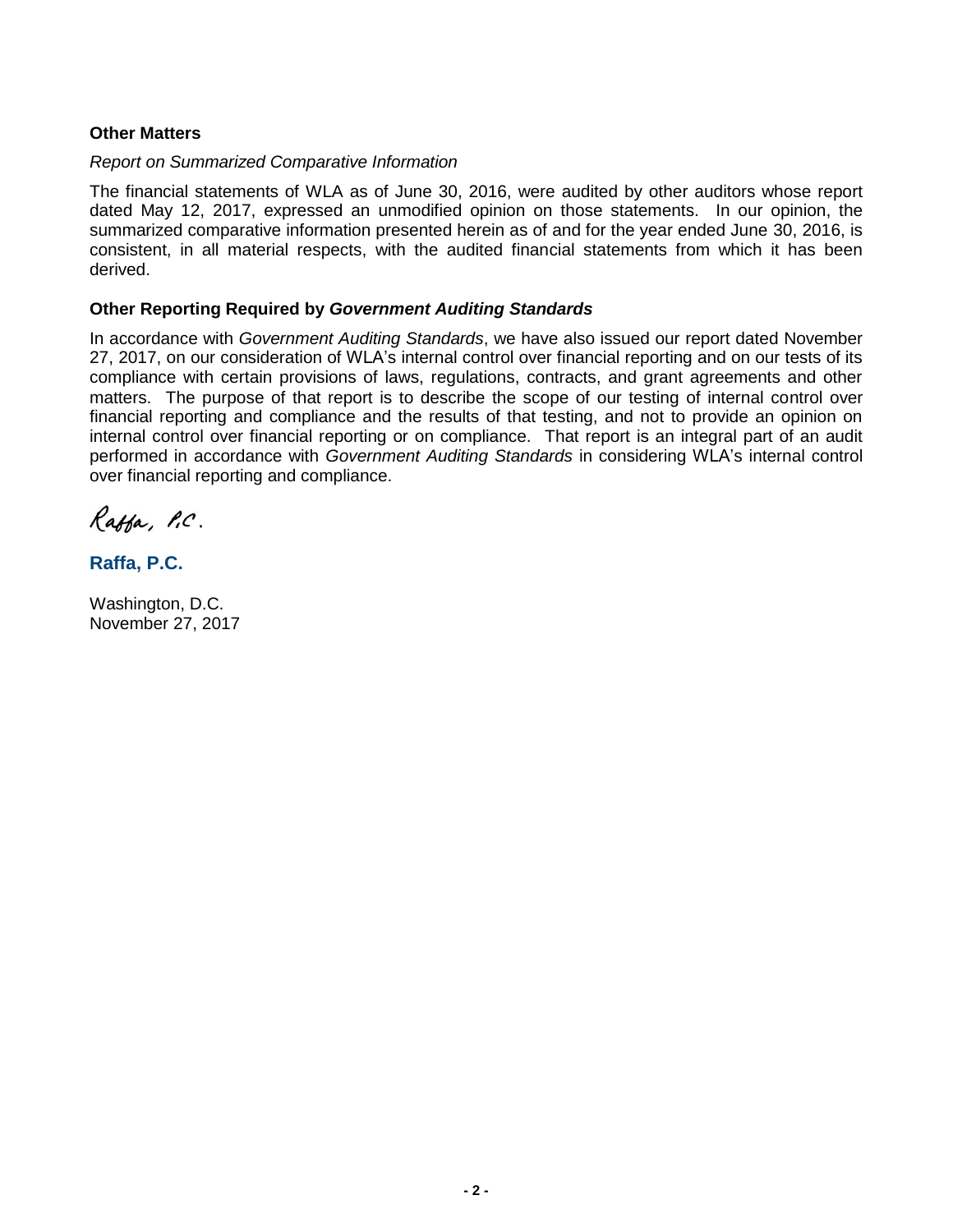#### **STATEMENT OF FINANCIAL POSITION June 30, 2017 (With Summarized Financial Information as of June 30, 2016)**

\_\_\_\_\_\_\_\_\_\_\_\_\_\_\_

|                                                  |               | 2017      | 2016          |
|--------------------------------------------------|---------------|-----------|---------------|
| <b>ASSETS</b>                                    |               |           |               |
| <b>Current assets</b>                            |               |           |               |
| Cash                                             | \$            | 566,435   | \$<br>447,780 |
| Receivables                                      |               | 170,985   | 98,946        |
| Prepaid expenses                                 |               | 61,480    | 47,360        |
| <b>Total Current Assets</b>                      |               | 798,900   | 594,086       |
| Deposits                                         |               | 34,980    | 22,790        |
| Property and equipment, net                      |               | 188,725   | 79,827        |
| <b>TOTAL ASSETS</b>                              | \$            | 1,022,605 | \$<br>696,703 |
| <b>LIABILITIES AND NET ASSETS</b><br>Liabilities |               |           |               |
| <b>Current liabilities</b>                       |               |           |               |
| Accounts payable and accrued expenses            | \$            | 140,853   | \$<br>69,425  |
| Deferred revenue                                 |               | 18,543    |               |
| <b>TOTAL LIABILITIES</b>                         |               | 159,396   | 69,425        |
| <b>Net Assets</b>                                |               |           |               |
| Unrestricted                                     |               | 763,209   | 398,132       |
| Temporarily restricted                           |               | 100,000   | 229,146       |
| <b>TOTAL NET ASSETS</b>                          |               | 863,209   | 627,278       |
| TOTAL LIABILITIES AND NET ASSETS                 | $\frac{1}{2}$ | 1,022,605 | \$<br>696,703 |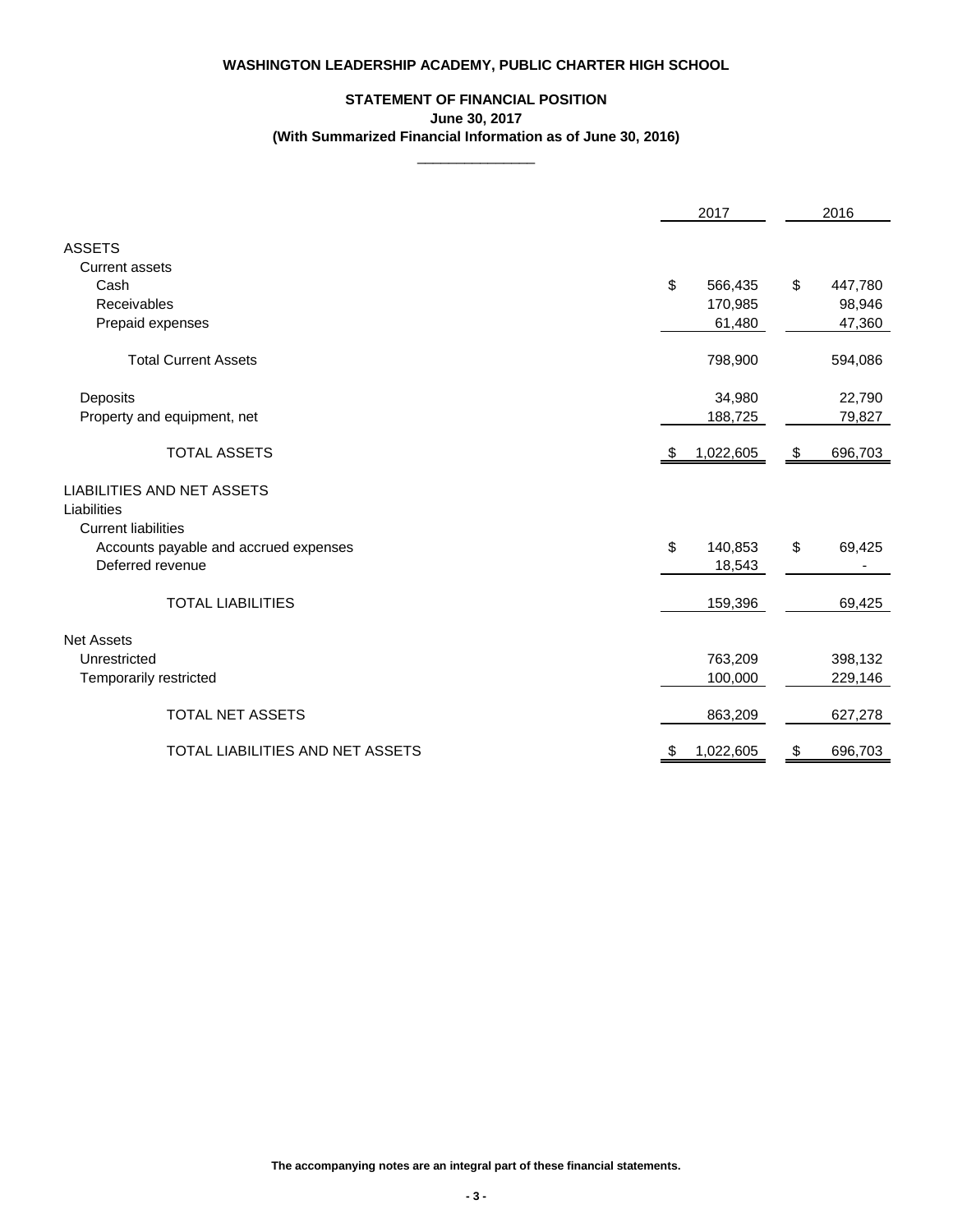#### **STATEMENT OF ACTIVITIES For the Year Ended June 30, 2017 (With Summarized Information for the Year Ended June 30, 2016)**

\_\_\_\_\_\_\_\_\_\_\_\_\_\_\_

|                                        | Unrestricted             | Temporarily<br>Restricted | 2017            | 2016                     |
|----------------------------------------|--------------------------|---------------------------|-----------------|--------------------------|
| REVENUE AND SUPPORT                    |                          |                           |                 |                          |
| Per pupil allocation                   | \$<br>2,043,938          | \$                        | \$<br>2,043,938 | \$                       |
| Federal grants and entitlements        | 363,922                  |                           | 363,922         | 479,332                  |
| Private grants and contributions       | 151,230                  | 103,445                   | 254,675         | 790,527                  |
| In-kind contributions                  | 107,323                  |                           | 107,323         |                          |
| Other revenue                          | 3,033                    |                           | 3,033           |                          |
| Local government grants                |                          |                           |                 |                          |
| and program revenue                    | 2,559                    |                           | 2,559           |                          |
| Interest income                        | 931                      |                           | 931             | 30                       |
| Net assets released from restrictions: |                          |                           |                 |                          |
| Satisfaction of program restrictions   | 232,591                  | (232, 591)                |                 |                          |
| <b>TOTAL REVENUE</b>                   |                          |                           |                 |                          |
| AND SUPPORT                            | 2,905,527                | (129, 146)                | 2,776,381       | 1,269,889                |
| <b>EXPENSES</b>                        |                          |                           |                 |                          |
| Program Service:                       |                          |                           |                 |                          |
| High school education                  | 1,906,536                |                           | 1,906,536       | 506,599                  |
| <b>Total Program Service</b>           | 1,906,536                |                           | 1,906,536       | 506,599                  |
| <b>Supporting Services:</b>            |                          |                           |                 |                          |
| Management and general                 | 613,659                  |                           | 613,659         | 118,706                  |
| Development and fundraising            | 20,255                   |                           | 20,255          | 17,138                   |
| <b>Total Supporting Services</b>       | 633,914                  |                           | 633,914         | 135,844                  |
| <b>TOTAL EXPENSES</b>                  | 2,540,450                |                           | 2,540,450       | 642,443                  |
| CHANGE IN NET ASSETS                   | 365,077                  | (129, 146)                | 235,931         | 627,446                  |
| NET ASSETS, BEGINNING OF YEAR          | 398,132                  | 229,146                   | 627,278         | (168)                    |
| NET ASSETS, END OF YEAR                | 763,209<br>$\frac{3}{2}$ | 100,000<br>\$             | 863,209<br>\$   | $\frac{1}{2}$<br>627,278 |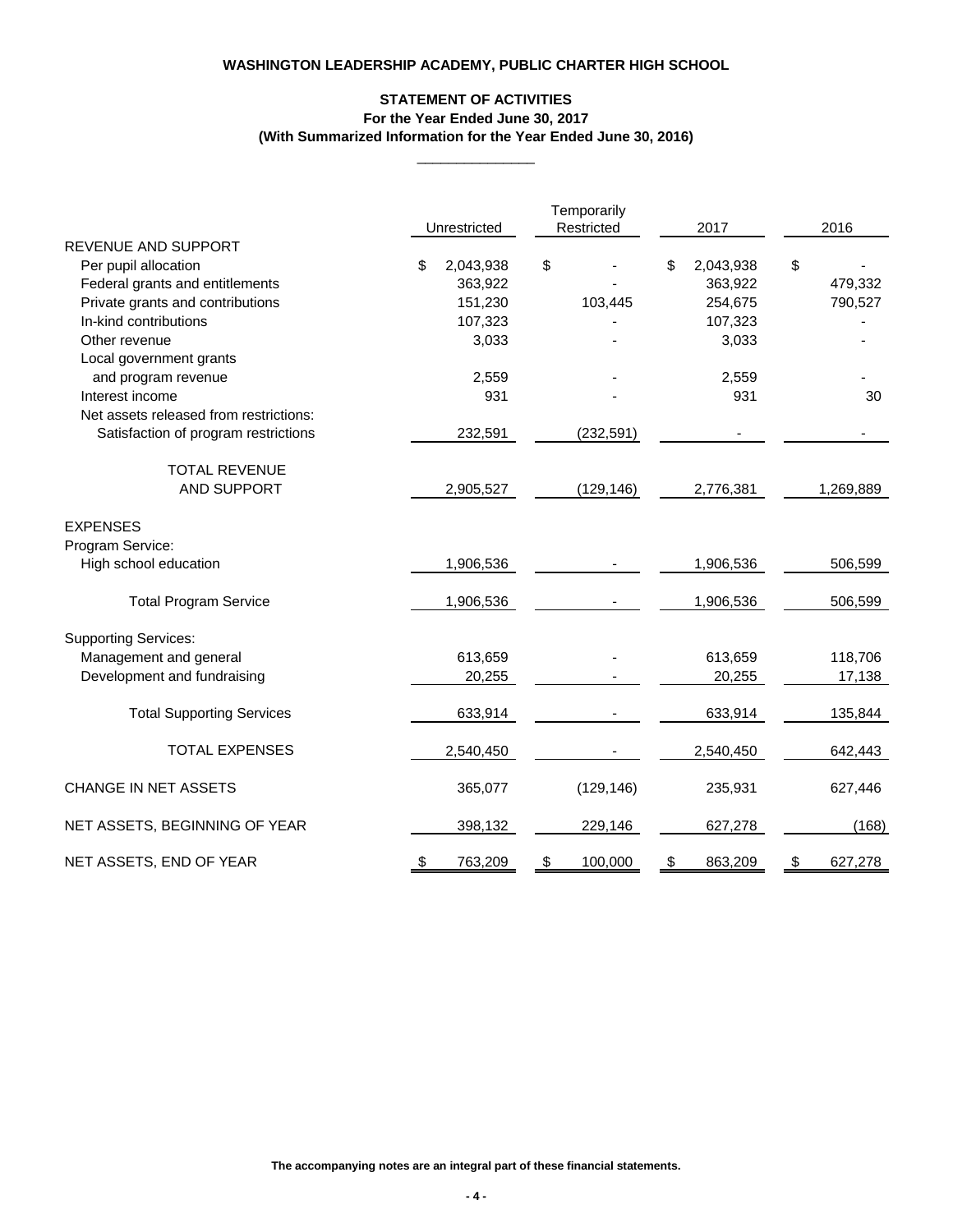#### **STATEMENT OF FUNCTIONAL EXPENSES For the Year Ended June 30, 2017 (With Summarized Information for the Year Ended June 30, 2016)**

\_\_\_\_\_\_\_\_\_\_\_\_\_\_\_

|                                            | Program<br>Service              |                           | <b>Supporting Services</b> |                 |               |
|--------------------------------------------|---------------------------------|---------------------------|----------------------------|-----------------|---------------|
|                                            | <b>High School</b><br>Education | Management<br>and General | Fundraising                | 2017<br>Total   | 2016<br>Total |
| Personnel, Salaries and Benefits:          |                                 |                           |                            |                 |               |
| <b>Salaries</b>                            | 1,024,602<br>\$                 | \$<br>190,658             | \$<br>12,870               | 1,228,130<br>\$ | \$<br>289,835 |
| Payroll taxes                              | 81,381                          | 20,406                    | 1,163                      | 102,950         | 22,241        |
| Employee benefits                          | 55,184                          | 13,837                    | 789                        | 69,810          | 6,300         |
| Contracted labor                           | 45,251                          | 6,216                     | $\overline{\phantom{a}}$   | 51,467          | 3,000         |
| Professional development                   | 34,830                          | 8,734                     | 498                        | 44,062          | 43,432        |
| Other contracted labor-related expense     | 19,536                          | 5,178                     |                            | 24,714          | 13,623        |
| <b>Total Personnel, Salaries</b>           |                                 |                           |                            |                 |               |
| and Benefits                               | 1,260,784                       | 245,029                   | 15,320                     | 1,521,133       | 378,431       |
| <b>Direct Student Costs:</b>               |                                 |                           |                            |                 |               |
| Supplies, materials and snacks             | 103,542                         |                           |                            | 103,542         | 967           |
| Student food service                       | 60,772                          |                           |                            | 60,772          |               |
| Contracted instruction fees                | 39,553                          |                           |                            | 39,553          |               |
| <b>Textbooks</b>                           | 24,872                          |                           |                            | 24,872          |               |
| Student assessments                        | 3,698                           |                           |                            | 3,698           |               |
| Travel                                     | 3,374                           |                           |                            | 3,374           |               |
| Student recruiting                         | 2,988                           |                           |                            | 2,988           | 37,649        |
| <b>Total Direct Student Costs</b>          | 238,799                         |                           |                            | 238,799         | 38,616        |
| <b>Occupancy Expenses:</b>                 |                                 |                           |                            |                 |               |
| Rent                                       | 259,296                         | 66,335                    | 3,706                      | 329,337         | 11,713        |
| Contracted building services               | 6,175                           | 6,175                     |                            | 12,350          |               |
| Maintenance and repairs                    | 1,207                           | 303                       | 17                         | 1,527           |               |
| Depreciation and amortization - facilities | 398                             | $\blacksquare$            |                            | 398             |               |
| <b>Total Occupancy Expenses</b>            | 267,076                         | 72,813                    | 3,723                      | 343,612         | 11,713        |
| Office Expenses:                           |                                 |                           |                            |                 |               |
| Office supplies                            | 5,055                           | 51,463                    | 72                         | 56,590          | 6,511         |
| Telecommunications                         | 23,476                          | 5,887                     | 336                        | 29,699          | 1,627         |
| Computer support                           | 6,509                           | 1,632                     | 93                         | 8,234           | 72,705        |
| Printing and copying                       | 1,713                           | 429                       | 24                         | 2,166           | 147           |
| Postage                                    | 399                             | 100                       | 6                          | 505             | 37            |
| <b>Total Office Expenses</b>               | 37,152                          | 59,511                    | 531                        | 97,194          | 81,027        |
| General Expenses:                          |                                 |                           |                            |                 |               |
| Legal fees                                 | 7,333                           | 107,015                   |                            | 114,348         | 38,185        |
| Accounting, auditing and payroll           |                                 | 65,951                    |                            | 65,951          | 25,042        |
| Professional and consulting fees           | 47,634                          | 11,944                    | 681                        | 60,259          | 59,710        |
| Depreciation and amortization -            |                                 |                           |                            |                 |               |
| operating assets                           | 45,258                          | 11,995                    |                            | 57,253          | 4,633         |
| Authorizer fees                            |                                 | 24,135                    |                            | 24,135          |               |
| Insurance                                  |                                 | 11,769                    |                            | 11,769          | 1,153         |
| Dues, fees, licenses and fines<br>Other    | 2,500                           | 3,497                     |                            | 5,997           | 3,493<br>440  |
|                                            |                                 |                           |                            |                 |               |
| <b>Total General Expenses</b>              | 102,725                         | 236,306                   | 681                        | 339,712         | 132,656       |
| <b>TOTAL EXPENSES</b>                      | 1,906,536                       | 613,659<br>\$             | 20,255<br>$\frac{3}{2}$    | \$2,540,450     | 642,443<br>\$ |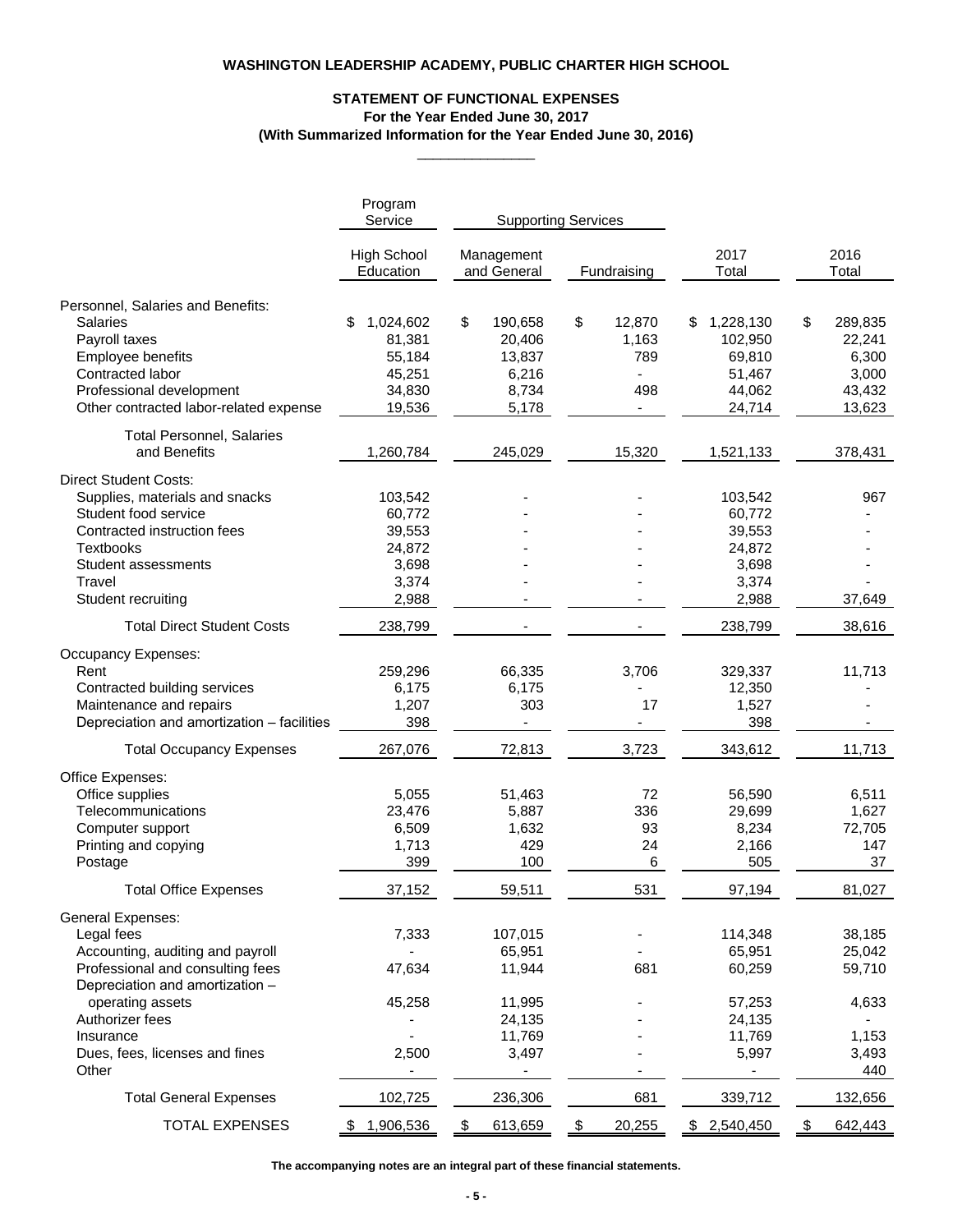#### **Increase (Decrease) in Cash (With Summarized Information for the Year Ended June 30, 2016) For the Year Ended June 30, 2017 STATEMENT OF CASH FLOWS**

\_\_\_\_\_\_\_\_\_\_\_\_\_\_\_

|                                                      | 2017          | 2016           |
|------------------------------------------------------|---------------|----------------|
| CASH FLOWS FROM OPERATING ACTIVITIES                 |               |                |
| Change in net assets                                 | \$<br>235,931 | \$<br>627,446  |
| Adjustments to reconcile change in net assets to net |               |                |
| cash provided by operating activities:               |               |                |
| Depreciation and amortization                        | 57,651        | 4,633          |
| Changes in assets and liabilities:                   |               |                |
| Receivables                                          | (72,039)      | (98, 946)      |
| Prepaid expenses                                     | (14, 120)     | (47, 360)      |
| Deposits                                             | (12, 190)     | (22, 790)      |
| Accounts payable and accrued expenses                | 71,428        | 69,425         |
| Deferred revenue                                     | 18,543        | $\blacksquare$ |
|                                                      |               |                |
| NET CASH PROVIDED BY OPERATING ACTIVITIES            | 285,204       | 532,408        |
| CASH FLOWS FROM INVESTING ACTIVITIES                 |               |                |
| Purchases of property and equipment                  | (166, 549)    | (84, 460)      |
| NET CASH USED IN INVESTING ACTIVITIES                | (166, 549)    | (84, 460)      |
| CASH FLOWS FROM FINANCING ACTIVITIES                 |               |                |
| Proceeds from note payable                           |               | 103,000        |
| Principal payments on note payable                   |               | (103,000)      |
|                                                      |               |                |
| NET CASH PROVIDED BY FINANCING ACTIVITIES            |               |                |
| <b>NET INCREASE IN CASH</b>                          | 118,655       | 447,948        |
| CASH, BEGINNING OF YEAR                              | 447,780       | (168)          |
| CASH, END OF YEAR                                    | \$<br>566,435 | \$<br>447,780  |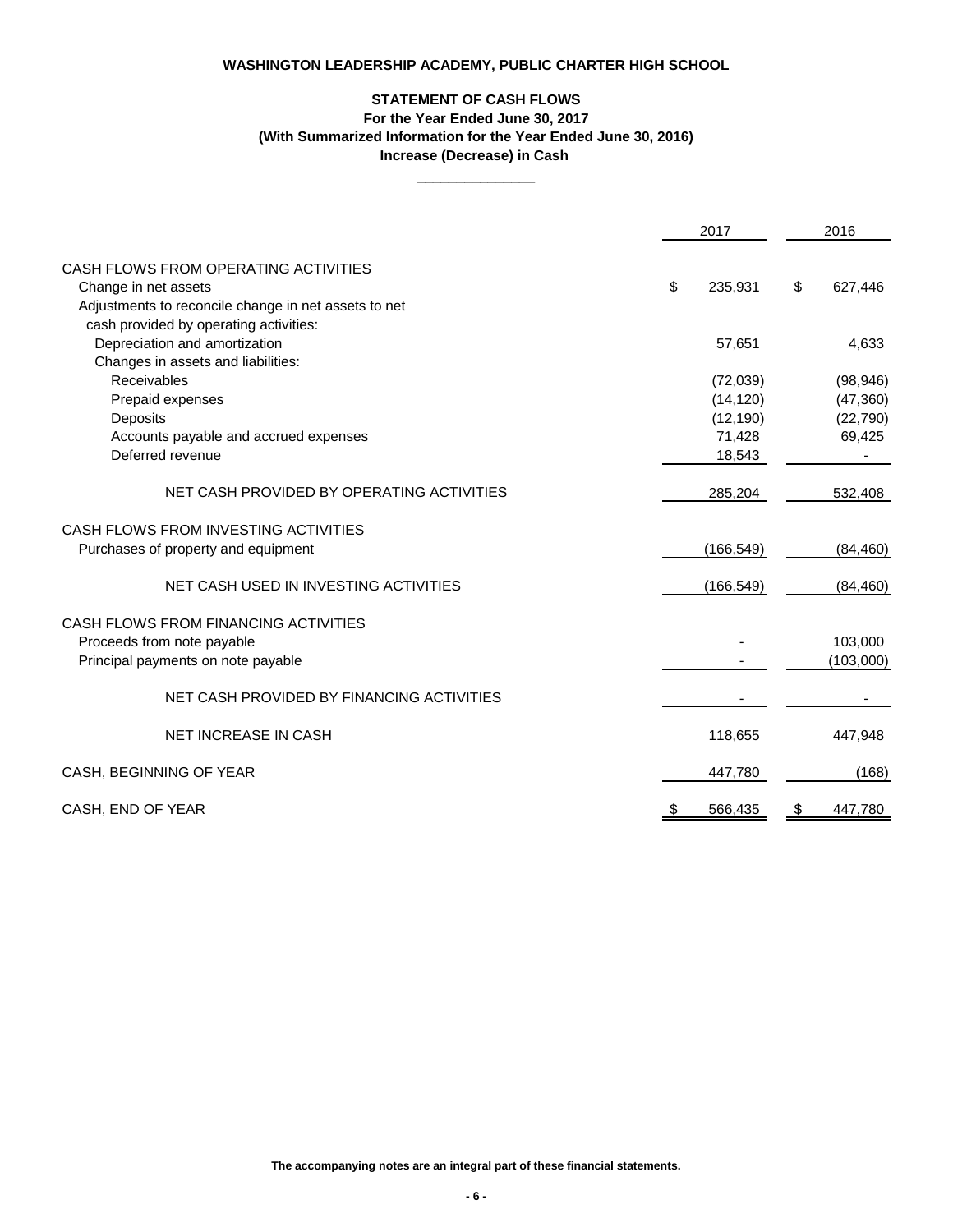## **NOTES TO FINANCIAL STATEMENTS For the Year Ended June 30, 2017**

\_\_\_\_\_\_\_\_\_\_\_\_\_\_\_

#### 1. Organization and Summary of Significant Accounting Policies

## **Organization**

Washington Leadership Academy, Public Charter High School (WLA) is a not-for-profit corporation incorporated in the District of Columbia in February of 2014. The school's mission is to prepare students with the knowledge, skills and habits required for success in college and lives of public leadership. Since its inception, WLA's revenue and other support has consisted primarily of local funding (per pupil allocations) from the District of Columbia, federal grants and private grants.

## **Basis of Accounting**

The accompanying financial statements have been prepared in accordance with accounting principles generally accepted in the United States of America (GAAP). The financial statements are prepared using the accrual basis of accounting and include receivables and payables.

#### **Receivables**

WLA uses the allowance method to record potentially uncollectible accounts receivable.

## **Property and Equipment**

Property and equipment are carried at cost. Depreciation and amortization are recorded using the straight-line method over the estimated useful lives of the assets.

| Computer hardware      | 3 years |
|------------------------|---------|
| Software               | 3 years |
| Furniture and fixtures | 7 vears |

Leasehold improvements are amortized over the remaining life of the lease. Significant renewals and betterments are capitalized. At the time assets are retired or otherwise disposed of, the property and related accumulated depreciation and amortization accounts are relieved of the applicable amounts and any gain or loss is credited or charged to revenue and support.

#### **Classification of Net Assets**

The net assets of WLA are reported as follows:

- Unrestricted net assets represent the portion of expendable funds that are available for general support of WLA's operations.
- Temporarily restricted net assets represent amounts that are subject to donor-imposed restrictions, to be used for a particular purpose or within a specific time period.

#### **Revenue Recognition**

Grants and contributions are considered available for unrestricted use unless specifically restricted by the donor. Amounts received that are designated for future periods or restricted by the donor for specific purposes are reported as temporarily restricted revenue and support.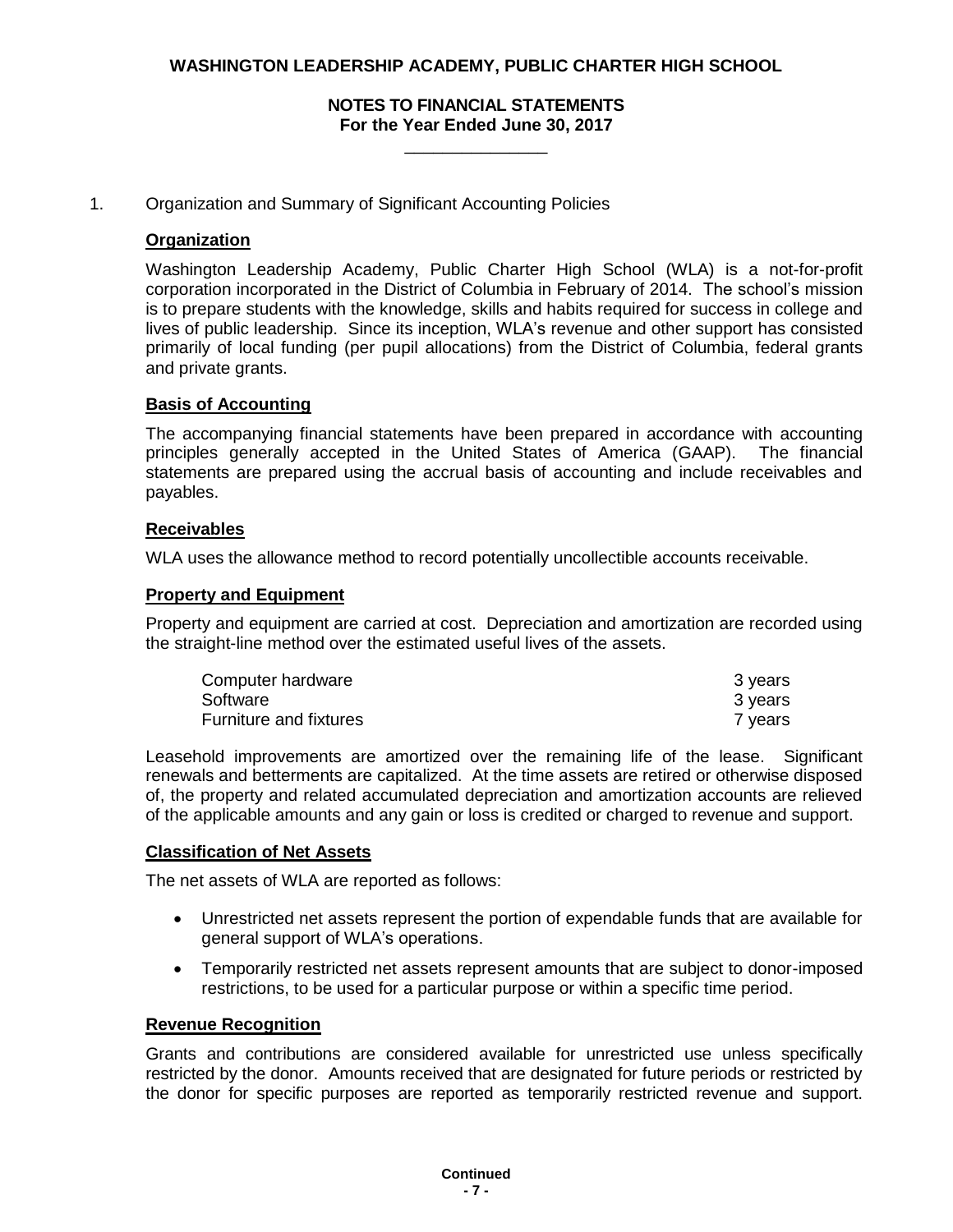## **NOTES TO FINANCIAL STATEMENTS For the Year Ended June 30, 2017**

\_\_\_\_\_\_\_\_\_\_\_\_\_\_\_

1. Organization and Summary of Significant Accounting Policies (continued)

## **Revenue Recognition (continued)**

When a donor restriction expires (that is, when a stipulated time restriction ends or a purpose restriction is accomplished), temporarily restricted net assets are reclassified to unrestricted net assets and reported in the accompanying statement of activities as net assets released from restrictions. Unconditional grants and contributions are reported as revenue in the year in which payments are received and/or unconditional promises to give are made.

Federal grants and contracts treated as exchange transactions are recognized as costs are incurred on the basis of direct costs plus allowable indirect expenses. Revenue recognized on grants and contracts for which payments have not been received is reflected as receivables in the accompanying statement of financial position. Payments received before services are provided and costs are incurred are reflected as deferred revenue in the accompanying statement of financial position.

## **Federal and Charter School Funding**

Per pupil funding represents the per pupil student allocation and facility allowance from the District of Columbia, as well as federal entitlement funding, to cover the cost of academic expenses. Revenue is recognized ratably over the academic year. Unearned funding is recognized as deferred revenue in the accompanying statements of financial position until earned.

#### **In-Kind Contributions**

In-kind contributions represent the value of pro bono legal assistance. Donations are recorded at their fair value as of the date of the donation, and are included in in-kind contributions and management and general in the accompanying statement of activities and in legal fees in the accompanying statement of functional expenses.

#### **Estimates**

The preparation of financial statements in conformity with GAAP requires management to make estimates and assumptions that affect the reported amounts of assets and liabilities and disclosure of contingent assets and liabilities at the date of the financial statements and the reported amounts of revenues and expenses during the reporting period. Actual results could differ from those estimates.

#### **Functional Allocation of Expenses**

The costs of providing the various programs and other activities have been summarized in the accompanying statement of functional expenses. Accordingly, certain costs have been allocated proportionately among the program and supporting services based on direct expenses incurred for the program.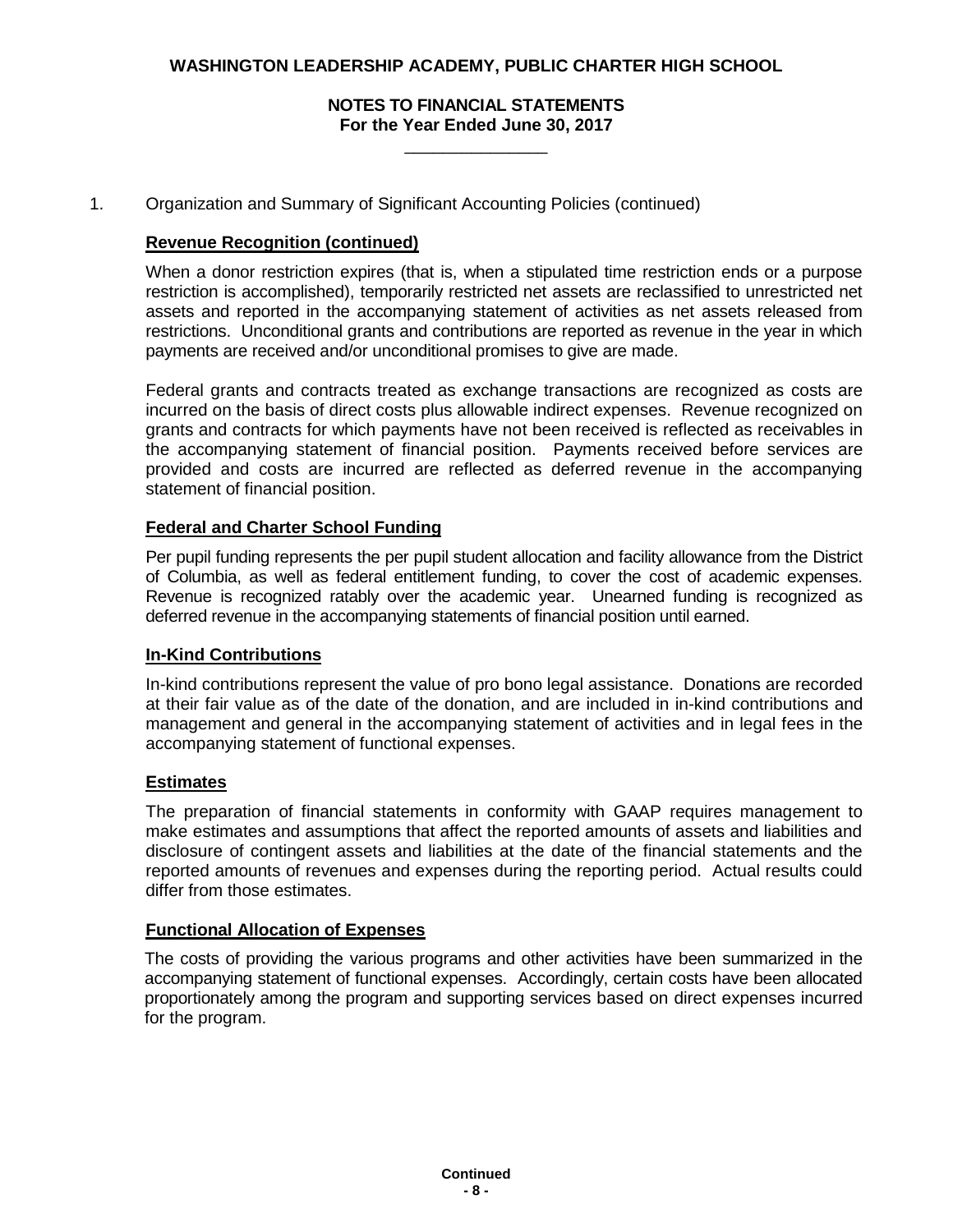## **NOTES TO FINANCIAL STATEMENTS For the Year Ended June 30, 2017** \_\_\_\_\_\_\_\_\_\_\_\_\_\_\_

#### 2. Receivables

Receivables consisted of the following as of June 30, 2017:

| Private grants<br>Federal grants<br>Other | 100,000<br>66,188<br>4,797 |
|-------------------------------------------|----------------------------|
| <b>Total Receivables</b>                  | 170,985                    |

As of June 30, 2017, all amounts were considered fully collectible and due within one year.

#### 3. Property and Equipment and Accumulated Depreciation and Amortization

WLA's property and equipment consisted of the following at June 30, 2017:

| Computer hardware                               | 111,825   |
|-------------------------------------------------|-----------|
| Software                                        | 83,400    |
| <b>Furniture and fixtures</b>                   | 53,651    |
| Leasehold improvements                          | 2,133     |
| <b>Total Property and Equipment</b>             | 251,009   |
| Less: Accumulated Depreciation and Amortization | (62, 284) |
| Property and Equipment, Net                     | 188,725   |

Depreciation and amortization expense was \$57,651 for the year ended June 30, 2017.

4. Temporarily Restricted Net Assets

As of June 30, 2017, temporarily restricted net assets of \$100,000 were available for future years.

5. Charter School Funding – Per Pupil Allocation

Per pupil allocation funding for the year ended June 30, 2017, was composed of the following:

| General education                 | \$1,240,264 |
|-----------------------------------|-------------|
| <b>Facility allowance</b>         | 328,020     |
| Special education                 | 314,778     |
| At-risk students                  | 127.221     |
| Special education compliance      | 33,655      |
| <b>Total Per Pupil Allocation</b> | \$2,043,938 |

In September 2017, the offices of the Deputy Mayor of Education (DME) and the State Superintendent of Education (OSSE) notified all charter school leaders of a tentative approved contract with the Washington Teachers' Union (WTU). Upon approval of the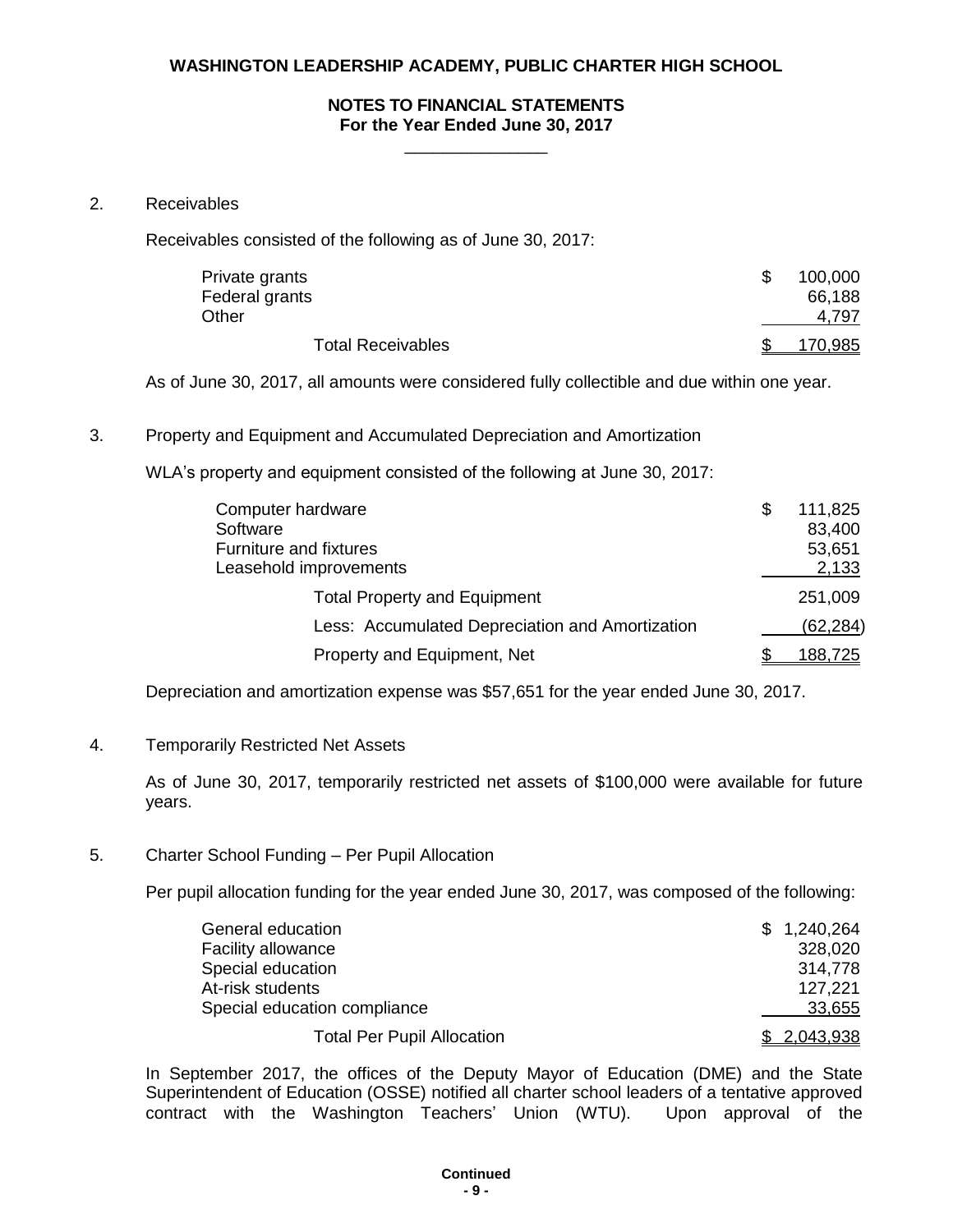## **NOTES TO FINANCIAL STATEMENTS For the Year Ended June 30, 2017**

\_\_\_\_\_\_\_\_\_\_\_\_\_\_\_

## 5. Charter School Funding – Per Pupil Allocation (continued)

contract by the City Council and Mayor of the District of Columbia (DC), it is expected that DC will provide additional funding to all DC Public and Charter Schools through an increase in the per pupil allocation (Uniform per Student Funding Formula (UPSFF)) which will be applied retroactively for fiscal 2017 and to future years. All public charter schools are expected to receive a one-time payment to reflect the increase in the fiscal year 2017 UPSFF base rate, which will be calculated based on the final enrollment audit count, supplemental payments and extended school year funding. Any such retroactive per pupil funding will be recognized as revenue in WLA's fiscal year 2018 financial statements.

#### 6. Risks and Commitments

#### **Concentration of Credit Risk**

WLA maintains its cash with various commercial financial institutions with which its aggregate balance may exceed, at times, the Federal Deposit Insurance Corporation (FDIC) insured limit of \$250,000 per depositor per institution. As of June 30, 2017, WLA had approximately \$546,000 composed of demand deposits, exceeding the maximum limit insured by the FDIC by approximately \$77,000. WLA monitors the creditworthiness of this institution and has not experienced any historical credit losses on its cash and cash equivalents.

#### **Use Agreement**

WLA entered into a use agreement to lease building space for its office and schools which is scheduled to expire on June 30, 2021. This use agreement includes four five-year renewal terms at the option of WLA. The agreement also provides WLA with an option to purchase the premises at any time after the fifth year but prior to the 10th year of the lease effective date. The purchase price will be equal to the total all-in actual costs, prorated where necessary, of acquiring, financing, repairing and renovating the premises. The rent payment is determined as a usage fee, which is in amount equal to the number of students enrolled as of the census date of each usage year multiplied by the greater of the per pupil facilities allowance received by WLA from the District of Columbia or \$3,124. The total annual usage fee for each 12month period throughout the term commences on July 1 and is payable in quarterly installments on August 1, November 1, February 1 and May 1. Future annual payments are based on the same usage fee formula, and there are no required payments or cancellation penalties.

Rent expense totaled \$329,337 for the year ended June 30, 2017.

#### **Major Contributor**

WLA receives a substantial portion of its revenue from DC. If a significant reduction in this revenue should occur, it could have a material effect on WLA's programs. During the year ended June 30, 2017, WLA earned per pupil funding revenue of \$2,043,938 from the District of Columbia, which was approximately 74% of WLA's total revenue and support for the year. This revenue is reflected as per pupil allocation in the accompanying statement of activities.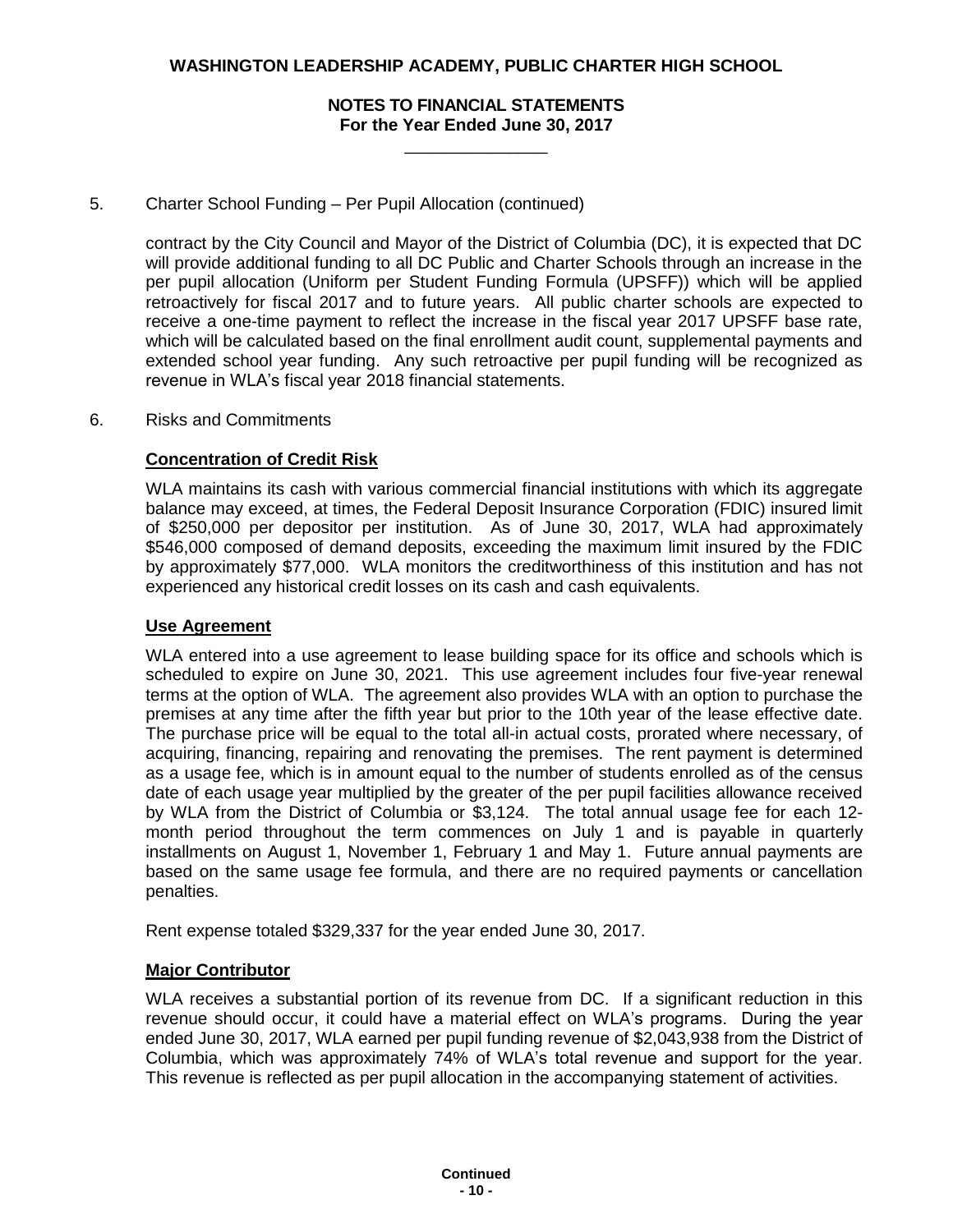## **NOTES TO FINANCIAL STATEMENTS For the Year Ended June 30, 2017**

\_\_\_\_\_\_\_\_\_\_\_\_\_\_\_

#### 7. Related Parties

The Chairman of the Board of Directors of the Democracy Builders Fund was also the Chairman of the Board of Directors of WLA during the period July 1, 2016, through June 1, 2017. The Democracy Builders Fund, a 501(c)(3) organization, served as an incubator for WLA and provided services such as student recruitment support, operations support and human resources. The Democracy Builders Fund billed WLA approximately \$28,000 for these services during the year ended June 30, 2017. In addition, in the prior year, WLA borrowed approximately \$98,000 from the Democracy Builders Fund and its employees to support startup costs, of which \$73,000 was repaid during the year ended June 30, 2017. As of June 30, 2017, WLA had a balance due to the Democracy Builders Fund of approximately \$25,000, which is included in accounts payable and accrued expenses in the accompanying statement of financial position.

#### 8. Pension Plan

WLA sponsors a 403(b) plan that covers all employees who work 20 hours or more per week. Employees are eligible to participate in the plan immediately upon hire. WLA makes discretionary contributions to match employee contributions, the amount of which match is determined on an annual basis. Employees are eligible for discretionary employer match contributions after one month of service. Pension expense was \$20,942 for the year ended June 30, 2017, and is included in employee benefits in the accompanying statement of functional expenses.

9. Income Taxes

Under Section 501(c)(3) of the Internal Revenue Code, WLA is exempt from the payment of taxes on income other than net unrelated business income. For the year ended June 30, 2017, no provision for income taxes was made as WLA had no net unrelated business income.

WLA has adopted the authoritative guidance relating to accounting for uncertainty in income taxes included in Financial Accounting Standards Board (FASB) Accounting Standards Codification (ASC) Topic 740, *Income Taxes*. These provisions provide consistent guidance for the accounting for uncertainty in income taxes recognized in an entity's financial statements and prescribe a threshold of "more likely than not" for recognition and derecognition of tax positions taken or expected to be taken in a tax return. WLA performed an evaluation of uncertainty in income taxes for the year ended June 30, 2017, and determined that there were no matters that would require recognition in the financial statements or that may have any effect on its taxexempt status. It is WLA's policy to recognize interest and/or penalties related to uncertainty in income taxes, if any, in income tax expense.

10. Prior Year Summarized Financial Information

The accompanying financial statements include certain prior year summarized comparative information in total but not by net asset class. Such information does not include sufficient detail to constitute a presentation in conformity with GAAP. Accordingly, such information should be read in conjunction with WLA's financial statements for the year ended June 30, 2016, from which the summarized information was derived.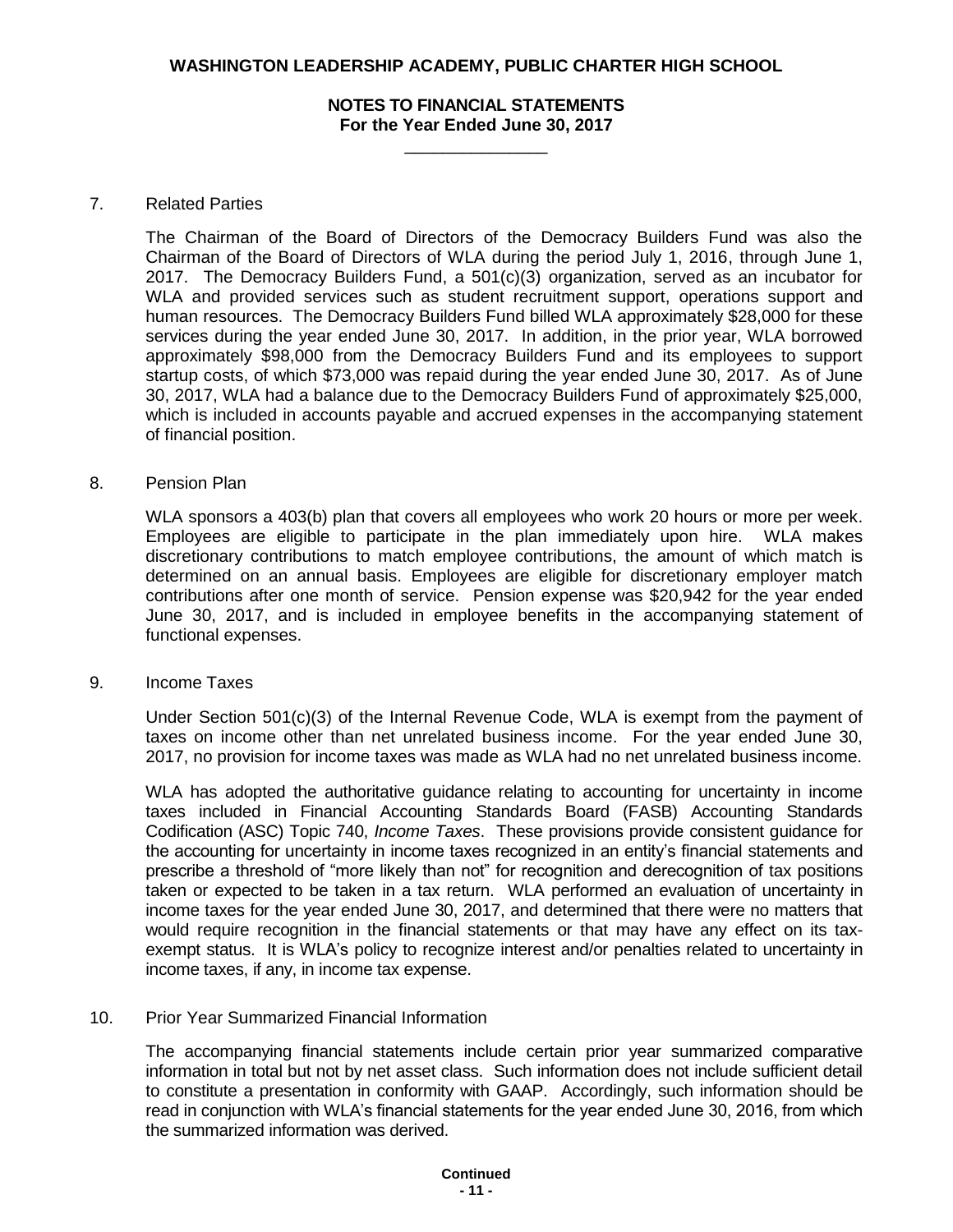## **NOTES TO FINANCIAL STATEMENTS For the Year Ended June 30, 2017**

\_\_\_\_\_\_\_\_\_\_\_\_\_\_\_

#### 11. Subsequent Events

WLA management has evaluated subsequent events through November 27, 2017, the date the financial statements were available to be issued. Except for the DME and OSSE notification of the potential additional per pupil funding retroactive to fiscal year 2017 described in Note 5, there were no subsequent events that require recognition or disclosure in these financial statements.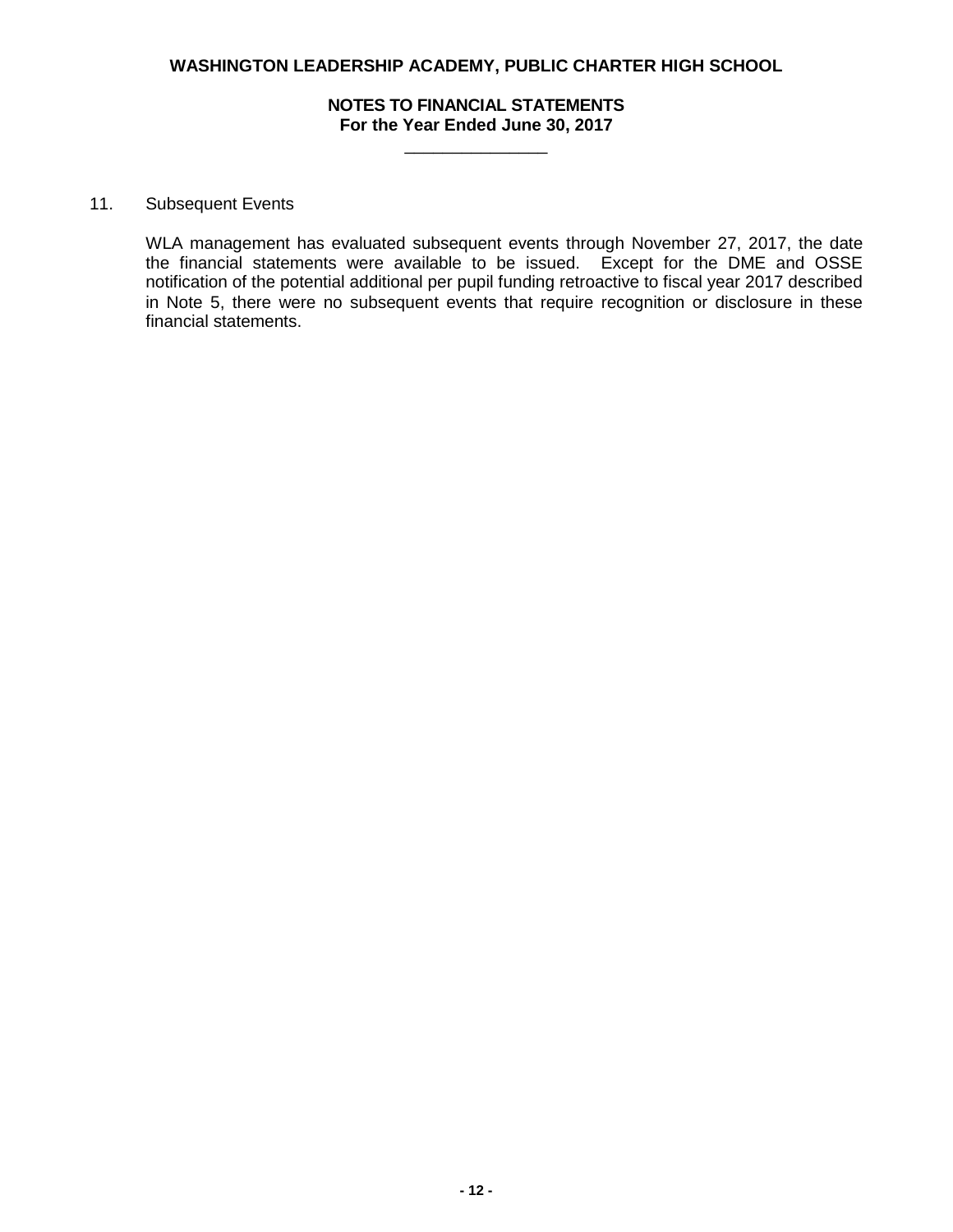## **REPORT ON INTERNAL CONTROL OVER FINANCIAL REPORTING AND ON COMPLIANCE AND OTHER MATTERS BASED ON AN AUDIT OF FINANCIAL STATEMENTS PERFORMED IN ACCORDANCE WITH** *GOVERNMENT AUDITING STANDARDS*

## **INDEPENDENT AUDITOR'S REPORT**

To the Board of Directors of Washington Leadership Academy, Public Charter High School

We have audited, in accordance with the auditing standards generally accepted in the United States of America and the standards applicable to financial audits contained in *Government Auditing Standards* issued by the Comptroller General of the United States, the financial statements of Washington Leadership Academy, Public Charter High School (WLA), which comprise the statement of financial position as of June 30, 2017, and the related statements of activities, functional expenses and cash flows for the year then ended, and the related notes to the financial statements, and have issued our report thereon dated November 27, 2017.

## **Internal Control Over Financial Reporting**

In planning and performing our audit of the financial statements, we considered WLA's internal control over financial reporting (internal control) to determine the audit procedures that are appropriate in the circumstances for the purpose of expressing our opinion on the financial statements, but not for the purpose of expressing an opinion on the effectiveness of WLA's internal control. Accordingly, we do not express an opinion on the effectiveness of WLA's internal control.

A *deficiency in internal control* exists when the design or operation of a control does not allow management or employees, in the normal course of performing their assigned functions, to prevent, or detect and correct, misstatements on a timely basis. A *material weakness* is a deficiency, or a combination of deficiencies, in internal control, such that there is a reasonable possibility that a material misstatement of the entity's financial statements will not be prevented, or detected and corrected on a timely basis. A *significant deficiency* is a deficiency, or a combination of deficiencies, in internal control that is less severe than a material weakness, yet important enough to merit attention by those charged with governance.

Our consideration of internal control was for the limited purpose described in the first paragraph of this section and was not designed to identify all deficiencies in internal control that might be material weaknesses or significant deficiencies. Given these limitations, during our audit we did not identify any deficiencies in internal control that we consider to be material weaknesses. However, material weaknesses may exist that have not been identified.

## **Compliance and Other Matters**

As part of obtaining reasonable assurance about whether WLA's financial statements are free from material misstatement, we performed tests of its compliance with certain provisions of laws, regulations, contracts, and grant agreements, noncompliance with which could have a direct and